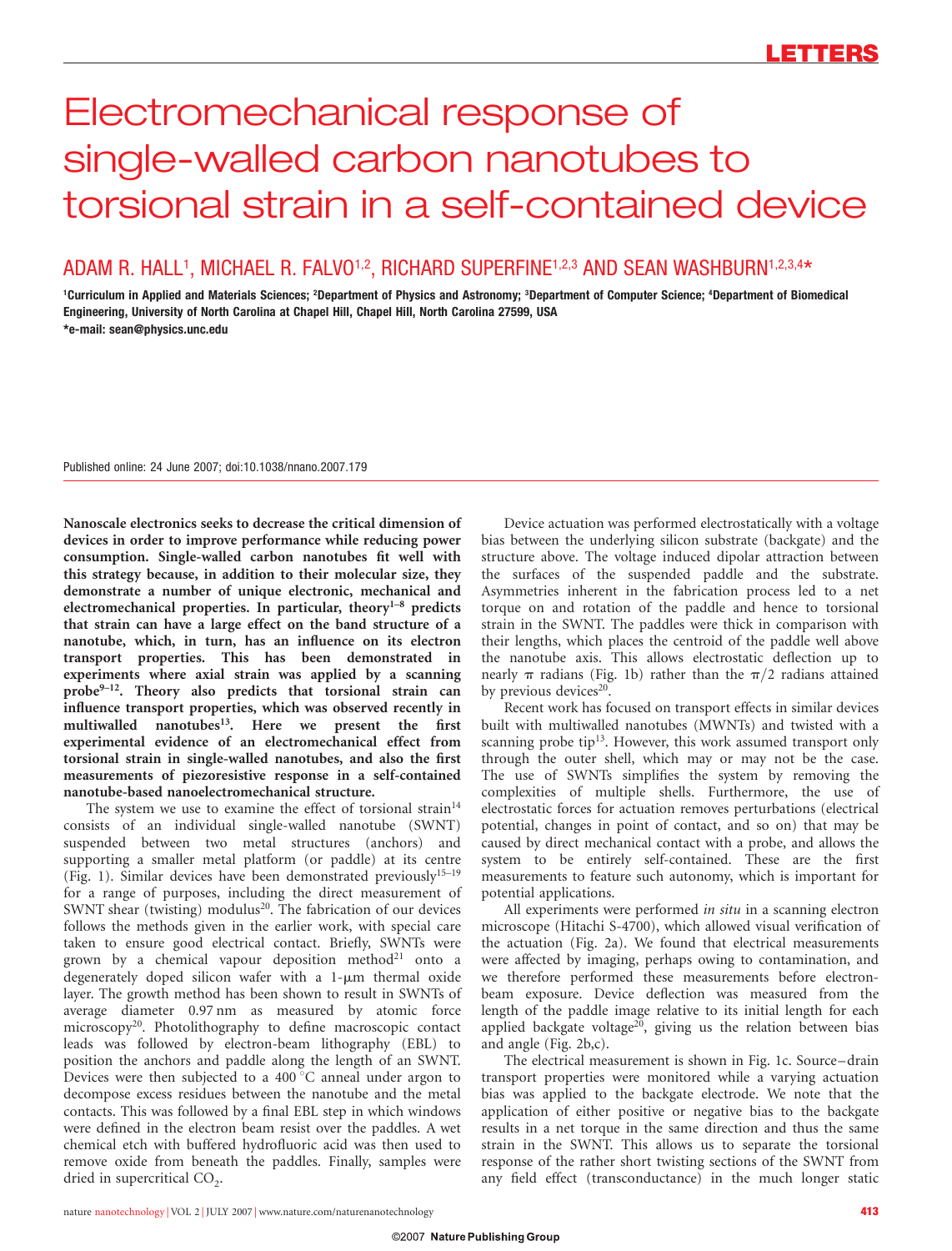## LETTERS



Figure 1 The SWNT torsional device. a, A false-colour scanning electron micrograph of an SWNT torsional device (scale bar  $=$  500 nm). **b**, Diagram demonstrating rotation of nearly  $\pi$  radians of a thick paddle (backgate bias voltage increases left to right). c, Schematic diagram of the transport versus strain measurement.

sections, which should be monotonic in the applied backgate voltage. We also note that any field effect on the etched device would be expected to be smaller even than the dependence measured prior to etching, given the low dielectric constant of the vacuum gap separating the device from the underlying substrate. Figure 2b,c shows the size of the response before and after the etching step. Before etching the response appears to be due solely to field effects. The response is slightly n-type, likely due to band bending at the nanotube–metal junction barriers<sup>22,23</sup>, although p-type behaviour of similar size has been seen in other devices. Taking into account the large  $(1 \mu m)$  oxide thickness and probable surface states on the free surface of the oxide, we expect a small field effect. No device has demonstrated symmetry about 0 V prior to etching. After etching, the response follows the deflection of the paddle as expected for the



Figure 2 Actuation and electromechanical response of two SWNT torsional devices. a, Scanning electron micrographs of a typical device under backgate voltages  $-9$ , 0 and 9 V, respectively (scale bar  $=$  500 nm). (See Supplementary Information for video of this actuation.) **b,c**, Measured paddle deflection (open circles) and differential resistance both before (red) and after (blue) etching versus backgate voltage for a device demonstrating a positive (b) and a negative (c) relation between resistance and deflection.

electromechanical effect. The measured resistances,  $R_0$ , after etching were typically tens of  $M\Omega$ . Similar dependences on torsion were observed using both high and low source–drain bias, the high bias  $(1-7V)$  measurements being made in regions below current saturation from optical phonons $24$ .

We now analyse the effect of torsional strain on SWNT transport properties. Figure 3 shows results from several SWNT torsional devices. Using the relation between applied backgate bias and deflection angle for each device, we correlated the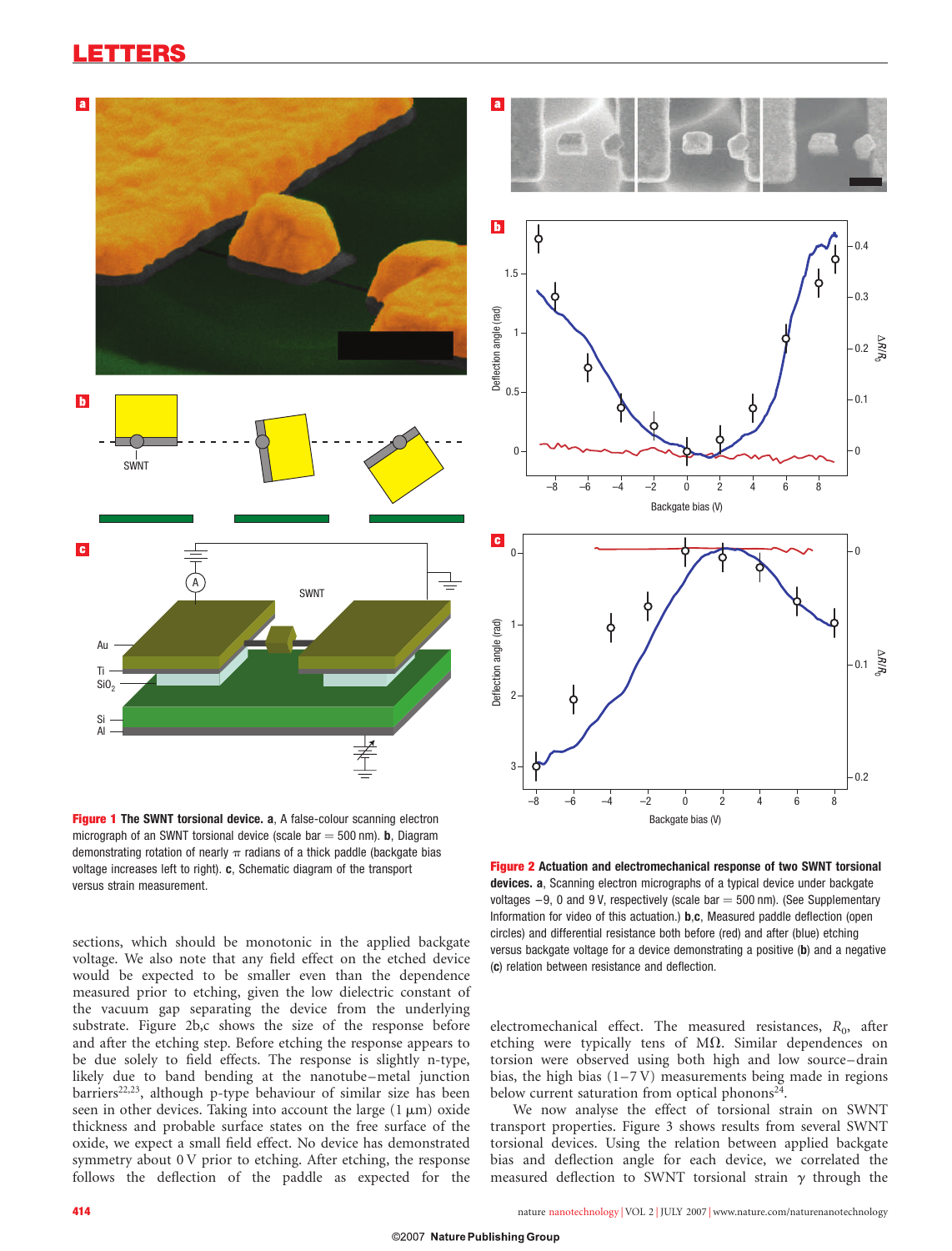

Figure 3 Characterization of SWNT transport properties under applied torsional strain. a, Differential resistance versus SWNT torsional strain for a typical device taken at low source–drain bias.  $\gamma_1$  and  $\gamma_2$  are the strains in the sections of the nanotube to the left and right of the paddle, respectively. The dashed line is a fit to equation (4), and the shaded region represents the total measurement error. Insets: source–drain  $I-V$  characteristics of the SWNT prior to etching. After etching, measured resistance ( $R_0$ ) for this device was 54 M $\Omega$  in the linear region. **b**, Relation between SWNT differential resistance and torsional strain (shorter side only) for six additional devices, demonstrating the range of observed responses. Insets:  $I-V$  characteristics for two typical devices (colour indicated), one showing increasing resistance and one showing decreasing resistance.

equation  $\gamma = (r\theta)/l$ , where r is the nanotube radius and l is nanotube length. For these samples, no reliable measurement of the radius could be made after etching, so we assume a value equal to the average radius for SWNT grown with our CVD method (0.49 nm). By including a variation of 20%, we statistically account for about 95% of all nanotubes present on the sample<sup>20</sup>. The two strains plotted in Fig. 3a ( $\gamma_1$  and  $\gamma_2$ ) represent the section of SWNT to the left and right of the paddle, respectively, as the lengths  $l_1$  and  $l_2$  were unequal. For this device,  $l_1 = 163 \pm 16$  nm and  $l_2 = 564 \pm 56$  nm. No device demonstrated any dependence on backgate sweep direction.

Figure 3b shows responses for six additional devices. Actuation caused an increase in SWNT resistance for half of these devices, in which the torsional strain opens the gap in this SWNT. Measured  $I-V$  characteristics (top inset) varied in these devices, ranging from metallic (depletion mode) to semiconducting. In contrast, the resistance was decreased in the other devices, indicating a smaller gap under strain as is typical for semiconducting SWNTs. Importantly, all devices demonstrating this decrease in resistance show some nonlinearity in their measured  $I-V$  characteristics, indicating semiconducting characteristics.

We explain this behaviour through a relationship between SWNT bandgap  $(E_{\text{g}})$  and the strains applied to it<sup>5</sup>. For our system, we expect the bandgap to change with torsional strain as

$$
\frac{dE_g}{d\gamma} = sgn(2p+1)3t_o \sin 3\phi(m,n)
$$
 (1)

where  $t_0$  is the tight-binding overlap integral (2.7 eV),  $\phi(m, n)$  is the nanotube chiral angle,  $m$  and  $n$  are the lattice indices of the SWNT, and  $p = -1$ , 0 or 1 such that it satisfies the relation  $n - m = 3q + p$ , where q is an integer. For all metallic nanotubes ( $p = 0$ ) and half of all semiconducting nanotubes  $(p = 1)$ , application of torsional strain will result in the creation or increase of the bandgap  $(dE_g/d\gamma > 0)$ . For other semiconducting SWNTs  $(p = -1)$ , the bandgap will be decreased for the same strain  $(dE_g/d\gamma < 0)$ .

We viewed devices from an oblique angle while applying the gate bias, and no measurable vertical displacement of the nanotube or paddle was observed. The axial displacement cannot be greater than the resolution of these images, and we infer an upper bound of 0.1% axial strain. As this level of strain resulted in a very small resistance change in all previous studies $10-12$ , we consider the axial component negligible.

We expect the nanotube resistance to vary with the gap according to $11$ 

$$
R_{\rm NT} = \frac{1}{|t|^2} \frac{h}{8e^2} \left( 1 + \exp\left(\frac{E_o + \gamma (dE_g/d\gamma)}{kT}\right) \right) \tag{2}
$$

where  $|t|^2$  is the probability of electron transmission across the band gap,  $E_0$  is the unstrained band gap and  $kT$  is the thermal energy. Thus, our observation of both increase and decrease on different devices is expected and is supported by the measured I–V characteristics.

Changes in details of the contact between the nanotube and the metal lead during deflection can cause resistance changes, but such changes are difficult to predict in detail. Electrostatically induced deformations at the nanotube–metal interface, in general, will bend the tube down (toward the substrate). Because these devices are built from SWNTs buried under deposited metal leads, such deformation will tend to pull the nanotube out of contact with the metal and thus to increase resistance. Moreover, we have observed no response in devices with long torsional springs where the torsional strain was too low, but where the contacts were still subject to similar local stresses.

The total measured resistance of the system is

$$
R_{\rm T} = R_{\rm C} + R_{\rm NT1} + R_{\rm NT2} \tag{3}
$$

where  $R_C$  is the contact resistance of the metal leads to the nanotube, and  $R_{\text{NT1}}$  and  $R_{\text{NT2}}$  are the resistance contributions of each supporting section of SWNT. Combining equations (1), (2) and (3), we arrive at a relation between the change in